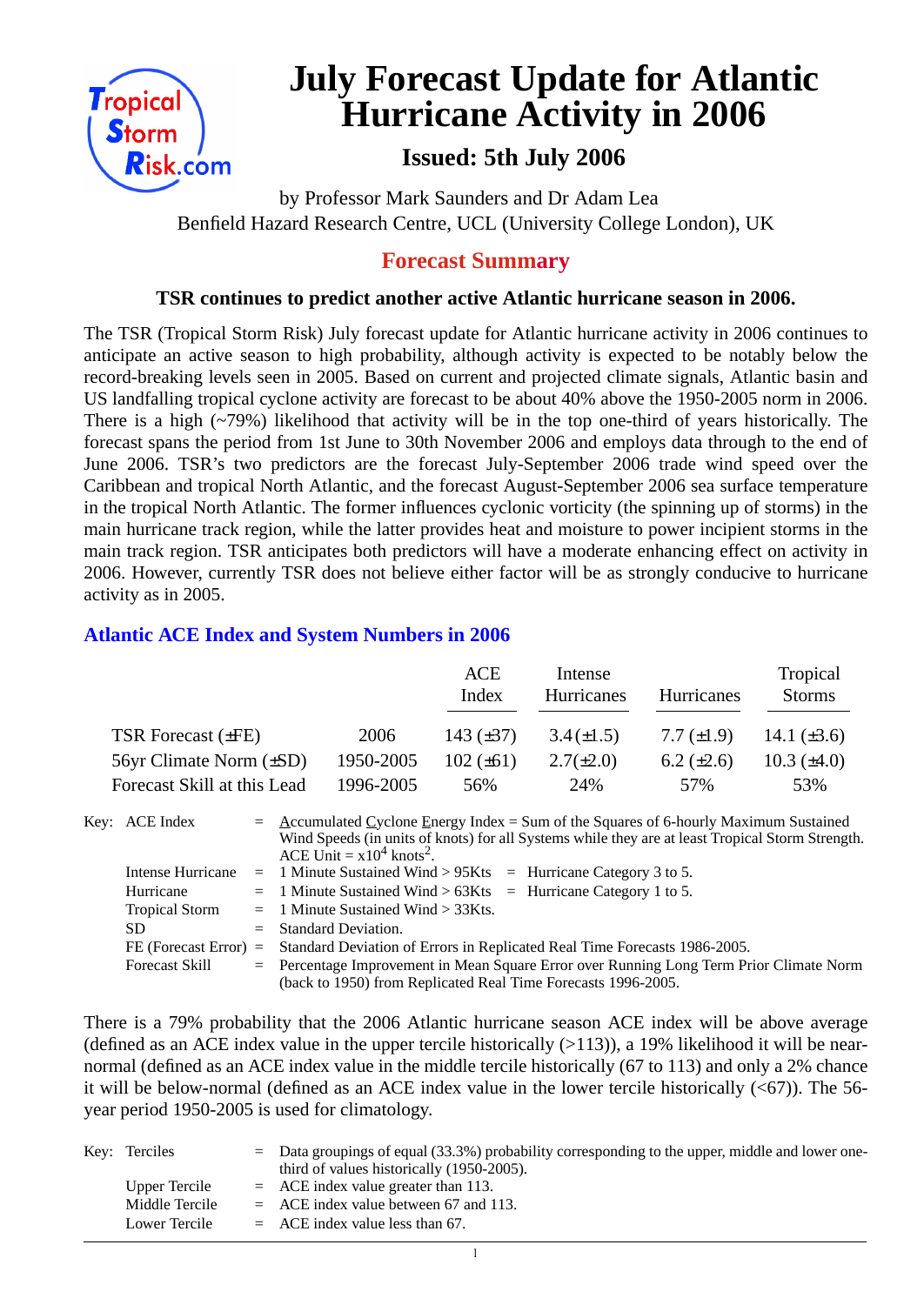#### **ACE Index & Numbers Forming in the MDR, Caribbean Sea and Gulf of Mexico in 2006**

|                             |           | ACE<br>Index   | Intense<br>Hurricanes | Hurricanes      | Tropical<br><b>Storms</b> |
|-----------------------------|-----------|----------------|-----------------------|-----------------|---------------------------|
| <b>TSR Forecast (±FE)</b>   | 2006      | 116 $(\pm 44)$ | $3.1(\pm 1.3)$        | 5.5 $(\pm 1.5)$ | $9.4 \ (\pm 2.1)$         |
| 56yr Climate Norm (±SD)     | 1950-2005 | 79 $(\pm 60)$  | $2.3(\pm 1.9)$        | 4.3 $(\pm 2.5)$ | 7.1 $(\pm 3.4)$           |
| Forecast Skill at this Lead | 1996-2005 | 46%            | 29%                   | .59%            | 71%                       |

The Atlantic hurricane Main Development Region (MDR) is the region  $10^{\circ}N - 20^{\circ}N$ ,  $20^{\circ}W - 60^{\circ}W$ between the Cape Verde Islands and the Caribbean Lesser Antilles. A storm is defined as having formed within this region if it reached at least tropical depression status while in the area.

There is a 72% probability that in 2006 the MDR, Caribbean Sea and Gulf of Mexico ACE index will be above average (defined as an ACE index value in the upper tercile historically (>91)), a 25% likelihood it will be near-normal (defined as an ACE index value in the middle tercile historically (35 to 91) and only a 3% chance it will be below-normal (defined as an ACE index value in the lower tercile historically (<35)). The 56-year period 1950-2005 is used for climatology.

#### **USA Landfalling ACE Index and Numbers in 2006**

|                                        |      | <b>ACE</b><br>Index | Hurricanes        | Tropical<br><b>Storms</b> |
|----------------------------------------|------|---------------------|-------------------|---------------------------|
| TSR Forecast (±FE)                     | 2006 | $3.6 (\pm 1.7)$     | $2.0 \ (\pm 1.4)$ | 4.3 $(\pm 2.1)$           |
| 56yr Climate Norm $(\pm SD)$ 1950-2005 |      | $2.5 \ (\pm 2.2)$   | $1.5 \ (\pm 1.3)$ | 3.1 $(\pm 2.0)$           |
| Forecast Skill at this Lead 1996-2005  |      | 37%                 | 27%               | 24%                       |

| Key: ACE Index           | $=$ Accumulated Cyclone Energy Index = Sum of the Squares of hourly Maximum       |
|--------------------------|-----------------------------------------------------------------------------------|
|                          | Sustained Wind Speeds (in units of knots) for all Systems while they are at least |
|                          | Tropical Storm Strength and over the USA Mainland (reduced by a factor of 6).     |
|                          | ACE Unit = $x10^4$ knots <sup>2</sup> .                                           |
| Landfall Strike Category | $=$ Maximum 1 Minute Sustained Wind of Storm Directly Striking Land.              |
| USA Mainland             | $=$ Brownsville (Texas) to Maine.                                                 |

USA landfalling intense hurricanes are not forecast since we have no skill at any lead.

There is a 72% probability that in 2006 the USA landfalling ACE index will be above average (defined as a USA ACE index value in the upper tercile historically (>2.63)), a 21% likelihood it will be near-normal (defined as a USA ACE index value in the middle tercile historically (1.14 to 2.63) and only a 7% chance it will be below-normal (defined as a USA ACE index value in the lower tercile historically (<1.14)). The 56-year period 1950-2005 is used for climatology.

#### **Caribbean Lesser Antilles Landfalling Numbers in 2006**

|                                |                                                                                                                                                                                                                                                                                                                                                                          | <b>ACE</b><br>Index | Intense<br>Hurricanes | Hurricanes        | Tropical<br><b>Storms</b> |  |
|--------------------------------|--------------------------------------------------------------------------------------------------------------------------------------------------------------------------------------------------------------------------------------------------------------------------------------------------------------------------------------------------------------------------|---------------------|-----------------------|-------------------|---------------------------|--|
| TSR Forecast $(\pm FE)$        | 2006                                                                                                                                                                                                                                                                                                                                                                     | 2.1 $(\pm 1.3)$     | $0.3 \ (\pm 0.4)$     | $0.6 \ (\pm 0.6)$ | $1.4(\pm 1.0)$            |  |
| $56yr$ Climate Norm $(\pm SD)$ | 1950-2005                                                                                                                                                                                                                                                                                                                                                                | 1.4 $(\pm 2.0)$     | $0.3 \ (\pm 0.5)$     | $0.4~(\pm 0.7)$   | 1.1 $(\pm 1.0)$           |  |
| Forecast Skill at this Lead    | 1996-2005                                                                                                                                                                                                                                                                                                                                                                | $0\%$               | 20%                   | 17%               | $0\%$                     |  |
| Key: ACE Index                 | $=$ Accumulated Cyclone Energy Index = Sum of the Squares of hourly Maximum<br>Sustained Wind Speeds (in units of knots) for all Systems while they are at least<br>Tropical Storm Strength and within the boxed region (10 <sup>o</sup> N-18 <sup>o</sup> N,60 <sup>o</sup> W-63 <sup>o</sup> W)<br>(reduced by a factor of 6). ACE Unit = $x10^4$ knots <sup>2</sup> . |                     |                       |                   |                           |  |
| Landfall Strike Category       | $=$ Maximum 1 Minute Sustained Wind of Storm Directly Striking Land.                                                                                                                                                                                                                                                                                                     |                     |                       |                   |                           |  |

| Lesser Antilles | $=$ Island Arc from Anguilla to Trinidad Inclusive. |
|-----------------|-----------------------------------------------------|
|                 |                                                     |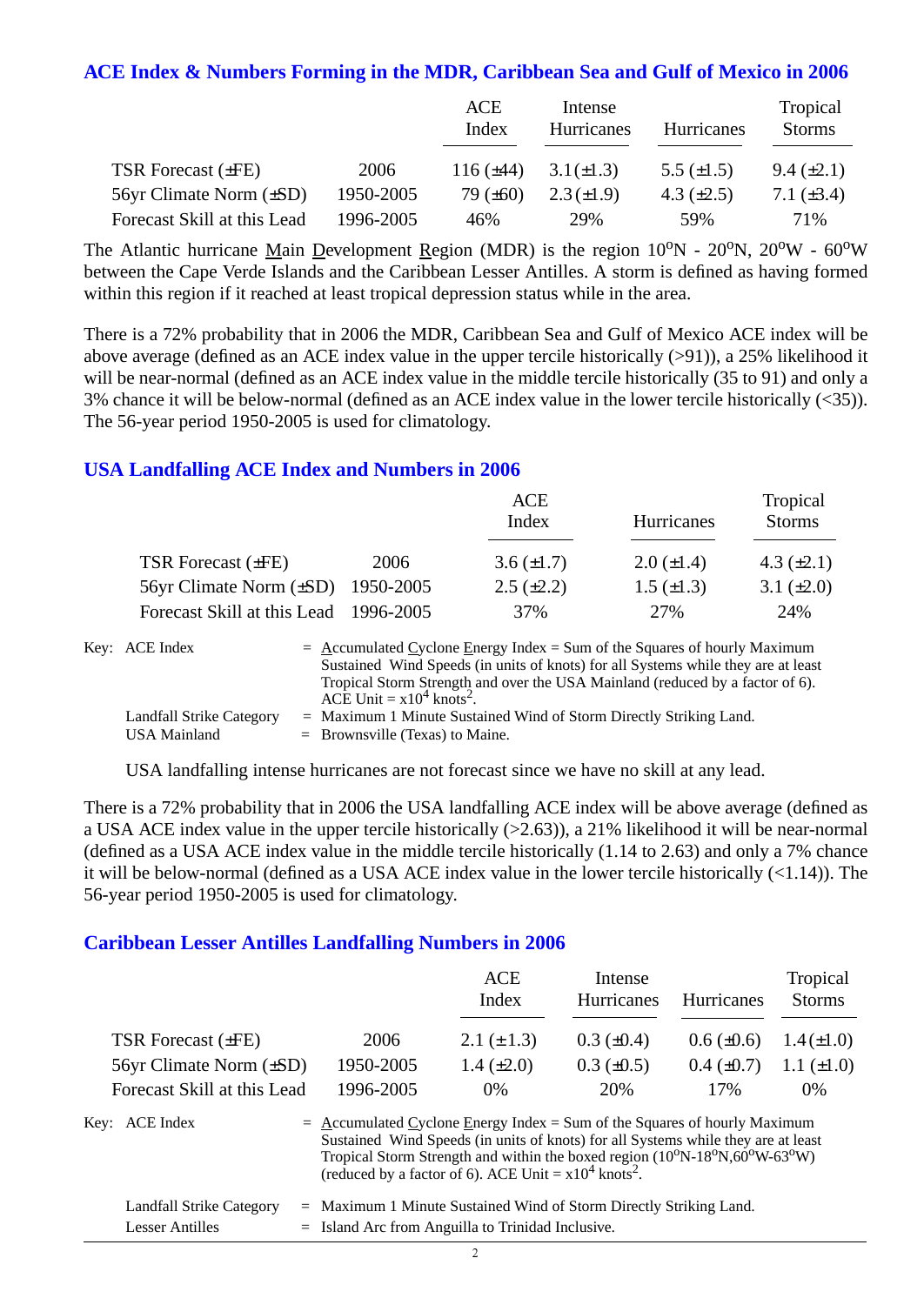#### **Key Predictors for 2006**

The key factors behind the TSR forecast for an above-average hurricane season in 2006 are the anticipated moderate enhancing effect of July-September forecast trade winds at 925mb height over the Caribbean Sea and tropical North Atlantic region  $(7.5^{\circ}N - 17.5^{\circ}N, 30^{\circ}W - 100^{\circ}W)$ , and of August-September forecast sea surface temperature for the Atlantic MDR ( $10^{\circ}$ N -  $20^{\circ}$ N,  $20^{\circ}$ W -  $60^{\circ}$ W). The current forecasts for these predictors are  $0.34\pm0.51$  ms<sup>-1</sup> (up from last month's value of  $0.31\pm0.53$  ms<sup>-1</sup>) weaker than normal (1976-2005 climatology), and  $0.27\pm0.17\degree$ C (up from last month's value of  $0.21\pm0.22^{\circ}$ C) warmer than normal (1976-2005 climatology). The forecast skills (assessed for the period 1986-2005) for these predictors at this lead are 68% and 77% respectively.

#### **Further Information and Next Forecast**

Further information about TSR forecasts, verifications and hindcast skill as a function of lead time may be obtained from the TSR web site *http://tropicalstormrisk.com*. The next TSR monthly forecast update for the 2006 Atlantic hurricane season will be issued on the 4th August 2006.

#### **Appendix - Predictions from Previous Months**

|                                              | <b>Atlantic ACE Index and System Numbers 2006</b> |                     |                              |                   |                                    |  |
|----------------------------------------------|---------------------------------------------------|---------------------|------------------------------|-------------------|------------------------------------|--|
|                                              |                                                   | <b>ACE</b><br>Index | Intense<br><b>Hurricanes</b> | Hurricanes        | Named<br>Tropical<br><b>Storms</b> |  |
| Average Number (±SD) (1950-2005)             |                                                   | $102 (\pm 61)$      | $2.7 (\pm 2.0)$              | $6.2 (\pm 2.6)$   | 10.3 $(\pm 4.0)$                   |  |
|                                              | 5 Jul 2006                                        | 143 $(\pm 37)$      | 3.4 $(\pm 1.5)$              | $7.7 (\pm 1.9)$   | 14.1 $(\pm 3.6)$                   |  |
|                                              | 6 Jun 2006                                        | 138 $(\pm 39)$      | 3.4 $(\pm 1.5)$              | 7.6 $(\pm 2.3)$   | 13.9 $(\pm 3.7)$                   |  |
| <b>TSR Forecasts (±FE)</b>                   | 5 May 2006                                        | 147 $(\pm 36)$      | $3.6 (\pm 1.5)$              | $7.9 \ (\pm 2.2)$ | 14.6 $(\pm 3.7)$                   |  |
|                                              | 4 Apr 2006                                        | 152 $(\pm 46)$      | 3.8 $(\pm 1.7)$              | $8.2 (\pm 2.4)$   | 15.4 $(\pm 3.9)$                   |  |
|                                              | 6 Mar 2006                                        | 144 $(\pm 47)$      | $3.5 \ (\pm 1.7)$            | 7.8 $(\pm 2.6)$   | 14.6 $(\pm 4.1)$                   |  |
|                                              | 6 Feb 2006                                        | $172 (\pm 53)$      | 4.1 $(\pm 1.7)$              | $9.1 (\pm 2.9)$   | $16.4 (\pm 4.5)$                   |  |
|                                              | 4 Jan 2006                                        | $170 (\pm 59)$      | $4.0 (\pm 1.8)$              | $8.8 (\pm 2.8)$   | 16.2 $(\pm 4.3)$                   |  |
|                                              | 6 Dec 2005                                        | 162 $(\pm 60)$      | 3.9 $(\pm 1.8)$              | $8.5 (\pm 2.8)$   | 15.7 $(\pm 4.5)$                   |  |
|                                              | 31 May 2006                                       |                     | 5                            | 9                 | 17                                 |  |
| <b>Gray Forecasts</b>                        | 4 Apr 2006                                        |                     | 5                            | 9                 | 17                                 |  |
|                                              | 6 Dec 2005                                        |                     | 5                            | 9                 | 17                                 |  |
| <b>NOAA</b> Forecast                         | 22 May 2006                                       | 118-179             | $4-6$                        | $8 - 10$          | $13 - 16$                          |  |
| Meteorological Insti-<br>tute, Cuba Forecast | 2 May 2006                                        |                     |                              | 9                 | 15                                 |  |

#### **1. Atlantic ACE Index and System Numbers**

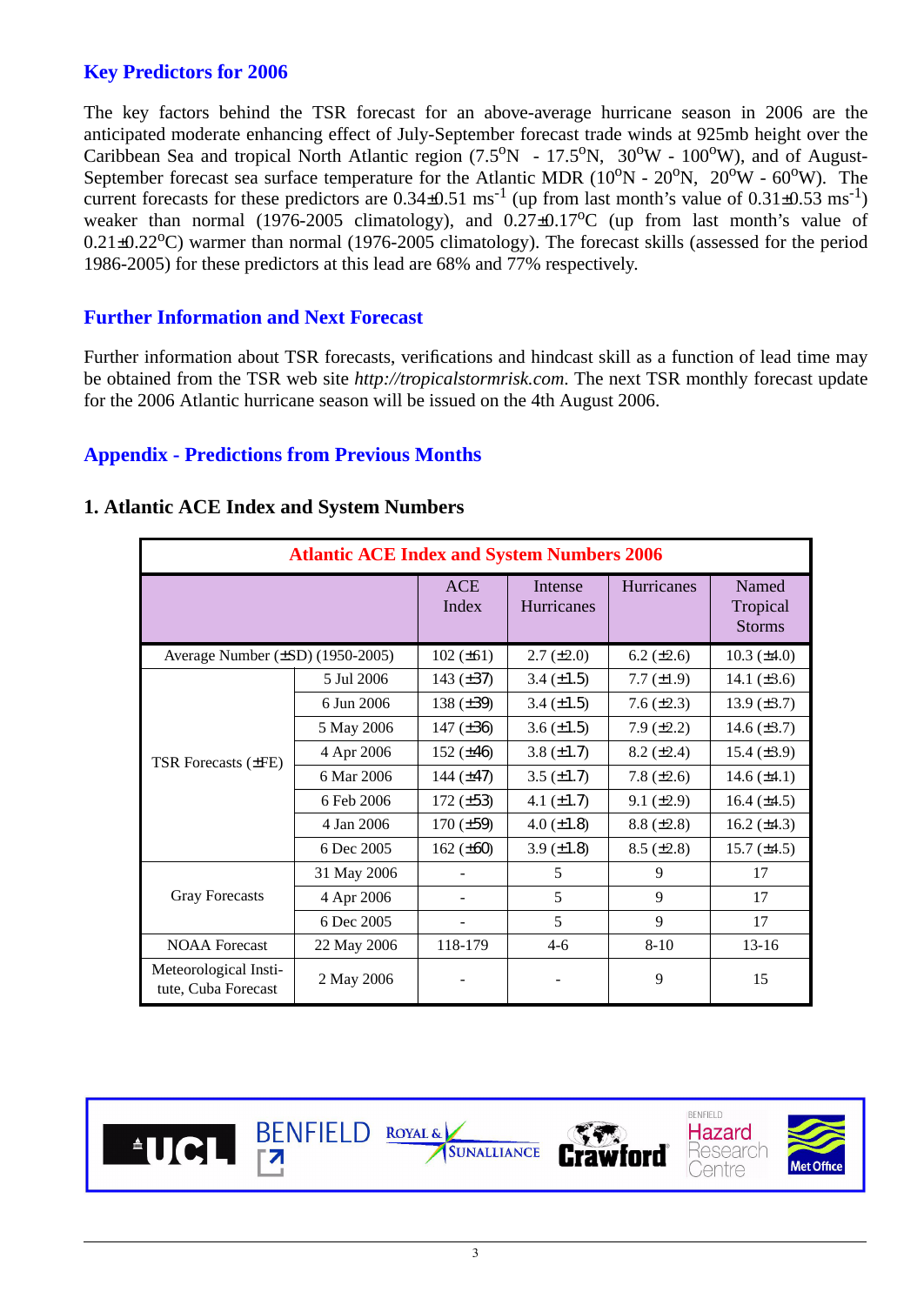|                                  |            |            | <b>ACE</b><br>Index | Intense<br>Hurricanes              |                                      | Hurricanes      | Named<br>Tropical<br><b>Storms</b> |
|----------------------------------|------------|------------|---------------------|------------------------------------|--------------------------------------|-----------------|------------------------------------|
| Average Number (±SD) (1950-2005) |            |            | 79 (±60)            | $2.3 (\pm 1.9)$                    |                                      | 4.3 $(\pm 2.5)$ | 7.1 $(\pm 3.4)$                    |
|                                  |            | 5 Jul 2006 | $116 (\pm 44)$      | 3.1 $(\pm 1.3)$                    |                                      | 5.5 $(\pm 1.5)$ | $9.4 (\pm 2.1)$                    |
|                                  |            | 6 Jun 2006 | 112 $(\pm 39)$      | 3.1 $(\pm 1.3)$                    |                                      | 5.4 $(\pm 1.6)$ | $9.2 (\pm 2.2)$                    |
|                                  |            | 5 May 2006 | 121 $(\pm 35)$      | 3.3 $(\pm 1.2)$                    |                                      | 5.7 $(\pm 1.5)$ | $9.9 (\pm 2.2)$                    |
| TSR Forecasts (±FE)              |            | 4 Apr 2006 | 125 $(\pm 44)$      | 3.5 $(\pm 1.4)$                    |                                      | $6.0 (\pm 1.8)$ | $10.7 (\pm 2.6)$                   |
|                                  |            | 6 Mar 2006 | 117 $(\pm 43)$      | 3.2 $(\pm 1.4)$                    |                                      | 5.7 $(\pm 2.0)$ | 10.1 $(\pm 3.2)$                   |
|                                  |            | 6 Feb 2006 | 146 $(\pm 47)$      | 3.8 $(\pm 1.4)$                    |                                      | $7.0 (\pm 2.3)$ | 11.9 $(\pm 3.5)$                   |
|                                  |            | 4 Jan 2006 | 144 (±59)           | $3.7 (\pm 1.6)$                    |                                      | $6.7 (\pm 2.6)$ | 11.8 $(\pm 4.1)$                   |
|                                  |            | 6 Dec 2005 | 136 $(\pm 60)$      | 3.3 $(\pm 1.6)$                    |                                      | 6.4 $(\pm 2.7)$ | 11.3 $(\pm 4.2)$                   |
|                                  |            |            |                     | <b>ACE</b><br>Index                |                                      | Hurricanes      | Named<br>Tropical<br><b>Storms</b> |
|                                  |            |            |                     |                                    |                                      |                 |                                    |
| Average Number (±SD) (1950-2005) |            | 5 Jul 2006 |                     | $2.5 (\pm 2.2)$<br>3.6 $(\pm 1.7)$ | $1.5 \ (\pm 1.3)$<br>$2.0 (\pm 1.4)$ |                 | 3.1 $(\pm 2.0)$<br>4.3 $(\pm 2.1)$ |
|                                  |            | 6 Jun 2006 |                     | 3.5 $(\pm 1.7)$                    |                                      | $2.0 (\pm 1.4)$ | 4.3 $(\pm 2.1)$                    |
|                                  |            | 5 May 2006 | 3.8 $(\pm 1.6)$     |                                    | $2.1 (\pm 1.4)$                      | 4.5 $(\pm 2.0)$ |                                    |
|                                  |            | 4 Apr 2006 |                     | 4.0 $(\pm 1.7)$                    |                                      | $2.2 (\pm 1.4)$ | 4.8 $(\pm 2.0)$                    |
| TSR Forecasts (±FE)              |            | 6 Mar 2006 |                     | $3.7 (\pm 1.7)$                    |                                      | $2.1 (\pm 1.5)$ | 4.5 $(\pm 2.0)$                    |
|                                  | 6 Feb 2006 |            |                     | 4.5 $(\pm 1.9)$                    |                                      | $2.4 (\pm 1.5)$ | 5.2 $(\pm 2.0)$                    |
|                                  |            |            |                     |                                    |                                      |                 |                                    |
|                                  |            | 4 Jan 2006 |                     | 4.4 $(\pm 1.7)$                    |                                      | $2.4 (\pm 1.3)$ | 5.1 $(\pm 1.9)$                    |

# **3. US ACE Index and Landfalling Numbers**

| <b>US Landfalling Numbers 2006</b>    |                     |                   |                                    |                 |  |  |
|---------------------------------------|---------------------|-------------------|------------------------------------|-----------------|--|--|
|                                       | <b>ACE</b><br>Index | <b>Hurricanes</b> | Named<br>Tropical<br><b>Storms</b> |                 |  |  |
| Average Number $(\pm SD)$ (1950-2005) |                     | $2.5 (\pm 2.2)$   | $1.5 \ (\pm 1.3)$                  | 3.1 $(\pm 2.0)$ |  |  |
|                                       | 5 Jul 2006          | $3.6 (\pm 1.7)$   | $2.0 (\pm 1.4)$                    | 4.3 $(\pm 2.1)$ |  |  |
|                                       | 6 Jun 2006          | $3.5 \ (\pm 1.7)$ | $2.0 (\pm 1.4)$                    | 4.3 $(\pm 2.1)$ |  |  |
|                                       | 5 May 2006          | 3.8 $(\pm 1.6)$   | $2.1 (\pm 1.4)$                    | 4.5 $(\pm 2.0)$ |  |  |
| TSR Forecasts (±FE)                   | 4 Apr 2006          | $4.0 (\pm 1.7)$   | $2.2 (\pm 1.4)$                    | 4.8 $(\pm 2.0)$ |  |  |
|                                       | 6 Mar 2006          | $3.7 \ (\pm 1.7)$ | $2.1 (\pm 1.5)$                    | 4.5 $(\pm 2.0)$ |  |  |
|                                       | 6 Feb 2006          | 4.5 $(\pm 1.9)$   | $2.4 (\pm 1.5)$                    | 5.2 $(\pm 2.0)$ |  |  |
|                                       | 4 Jan 2006          | 4.4 $(\pm 1.7)$   | $2.4 (\pm 1.3)$                    | 5.1 $(\pm 1.9)$ |  |  |
|                                       | 6 Dec 2005          | 4.2 $(\pm 1.8)$   | $2.3 \ (\pm 1.3)$                  | 4.9 $(\pm 1.9)$ |  |  |